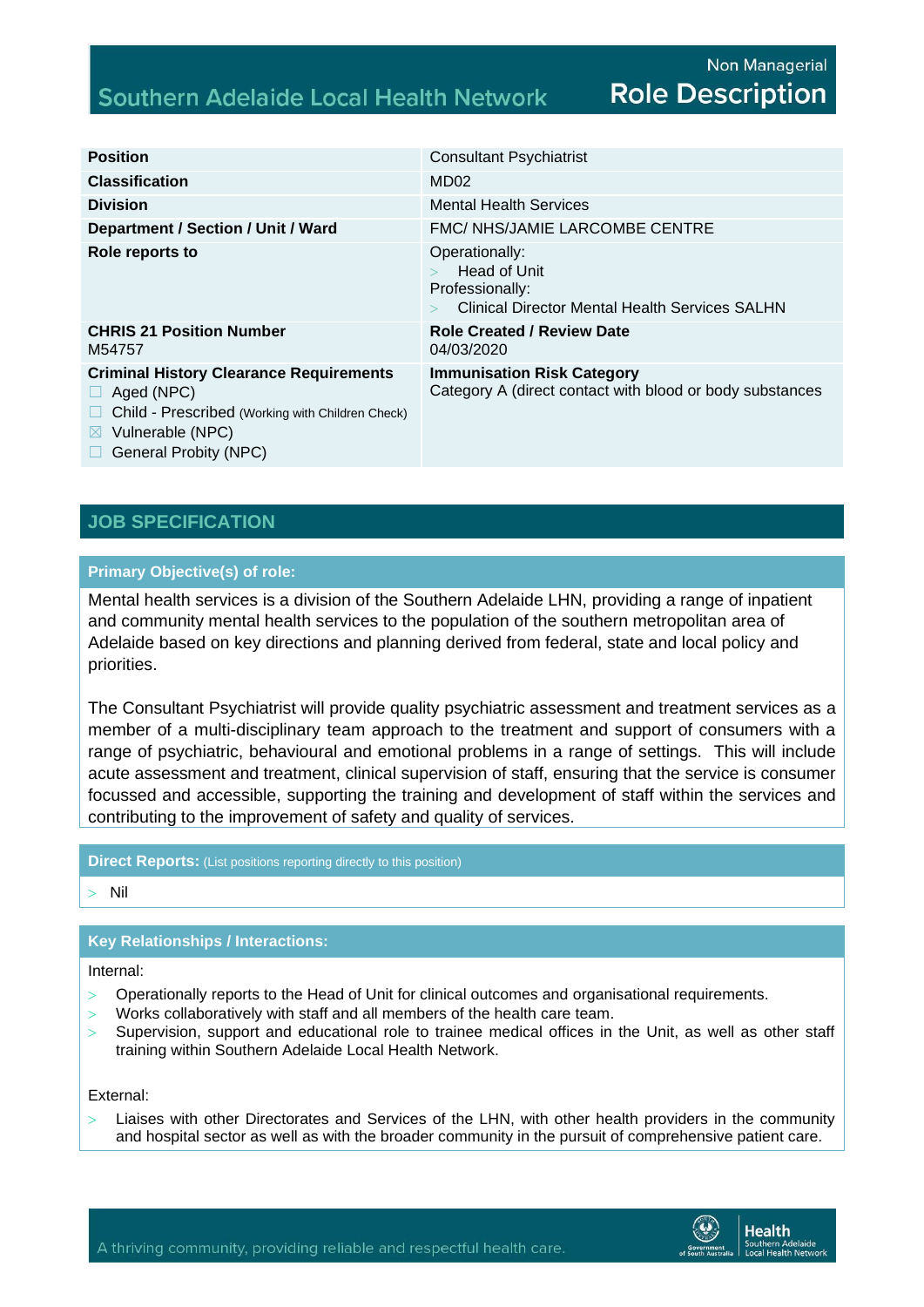#### **Challenges associated with Role:**

Major challenges currently associated with the role include:

- Complex clinical cases with multiagency involvement
- Team structure, leadership and developing and maintaining contemporary models of care.

#### **Delegations:** (As defined in SALHN instruments of delegations)

(Levels / limits of authority in relation to finance, human resources, Work Health and Safety and administrative requirements as defined by Departmental delegations and policies.)

| Financial       | N/A |
|-----------------|-----|
| Human Resources | N/A |
| Procurement     | N/A |

#### **Resilience**

SA Health employees persevere to achieve goals, stay calm under pressure and are open to feedback.

#### **Performance Development**

It is your responsibility to actively participate in the Performance Review & Development Program which will include a six (6) monthly review of your performance against the responsibilities and key result areas associated with your position and a requirement to demonstrate appropriate behaviours which reflect a commitment to South Australian Public Sector and SALHN values and strategic directions.

#### **General Requirements**

Managers and staff are required to work in accordance with the Code of Ethics for South Australian Public Sector, Policies, Procedures and legislative requirements including but not limited to:

- National Safety and Quality Health Care Service Standards.
- *Work Health and Safety Act 2012* (SA) and when relevant WHS Defined Officers must meet due diligence requirements.
- *Return to Work Act 2014 (SA)*, facilitating the recovery, maintenance or early return to work of employees with work related injury / illness.
- Meet immunisation requirements as outlined in the Immunisation for Health Care Workers in South Australia Policy Directive.
- Equal Employment Opportunities (including prevention of bullying, harassment and intimidation).
- *Children's Protection Act 1993* (Cth) 'Notification of Abuse or Neglect'.
- *Public Interest Disclosure Act 2018*.
- Disability Discrimination.
- $>$  Information Privacy Principles.
- Relevant Awards, Enterprise Agreements, *Public Sector Act 2009*, *Health Care Act 2008*, and the SA Health (Health Care Act) Human Resources Manual.
- Relevant Australian Standards.
- $>$  Duty to maintain confidentiality.
- > Smoke Free Workplace.
- $>$  To value and respect the needs and contributions of SA Health Aboriginal staff and clients, and commit to the development of Aboriginal cultural competence across all SA Health practice and service delivery.
- $>$  Applying the principles of the South Australian Government's Risk Management Policy to work as appropriate.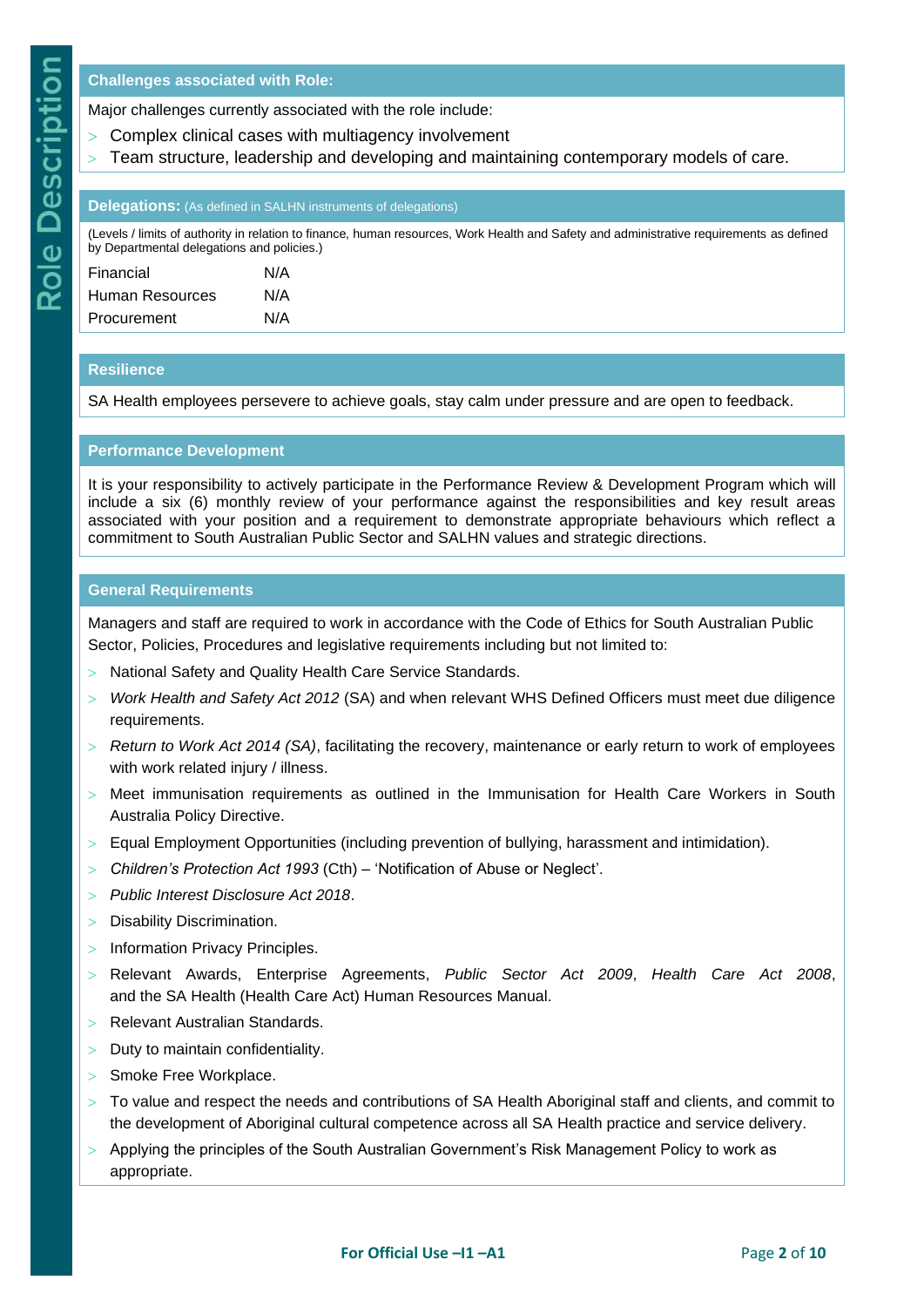### **Handling of Official Information**

By virtue of their duties, SA Health employees frequently access, otherwise deal with, and/or are aware of, information that needs to be treated as confidential.

SA Health employees will not access or attempt to access official information, including confidential patient information other than in connection with the performance by them of their duties and/or as authorised.

SA Health employees will not misuse information gained in their official capacity.

SA Health employees will maintain the integrity and security of official or confidential information for which they are responsible. Employees will also ensure that the privacy of individuals is maintained and will only release or disclose information in accordance with relevant legislation, industrial instruments, policy, or lawful and reasonable direction.

#### **Special Conditions**

- It is mandatory that no person, whether or not currently working in SA Health, will be eligible for appointment to a position in SA Health unless they have obtained a satisfactory Background Screening and National Criminal History Clearance.
- Prescribed Positions under the *Child Safety (Prohibited Persons) Act 2016* and Child Safety (Prohibited Persons) Regulations 2019 must obtain a Working with Children Clearance through the Screening Unit, Department of Human Services.
- Working with Children Clearance must be renewed every five (5) years.
- $>$  'Approved Aged Care Provider Positions' as defined under the Accountability Principles 1998 made in pursuant to the *Aged Care Act 2007* (Cth) must be renewed every 3 years.
- $>$  Appointment and ongoing employment is subject to immunisation requirements as per Risk Category identified on page 1.
- > Depending on work requirements the incumbent may be transferred to other locations across SA Health to perform work appropriate to classification, skills and capabilities either on a permanent or temporary basis subject to relevant provisions of the *Public Sector Act 2009* for Public Sector employees or the SA Health (Health Care Act) Human Resources Manual for *Health Care Act 2008* employees.
- The incumbent may be required to participate in Counter Disaster activities including attendance, as required, at training programs and exercises to develop the necessary skills required to participate in responses in the event of a disaster and/or major incident.
- Some out of hours work may be required.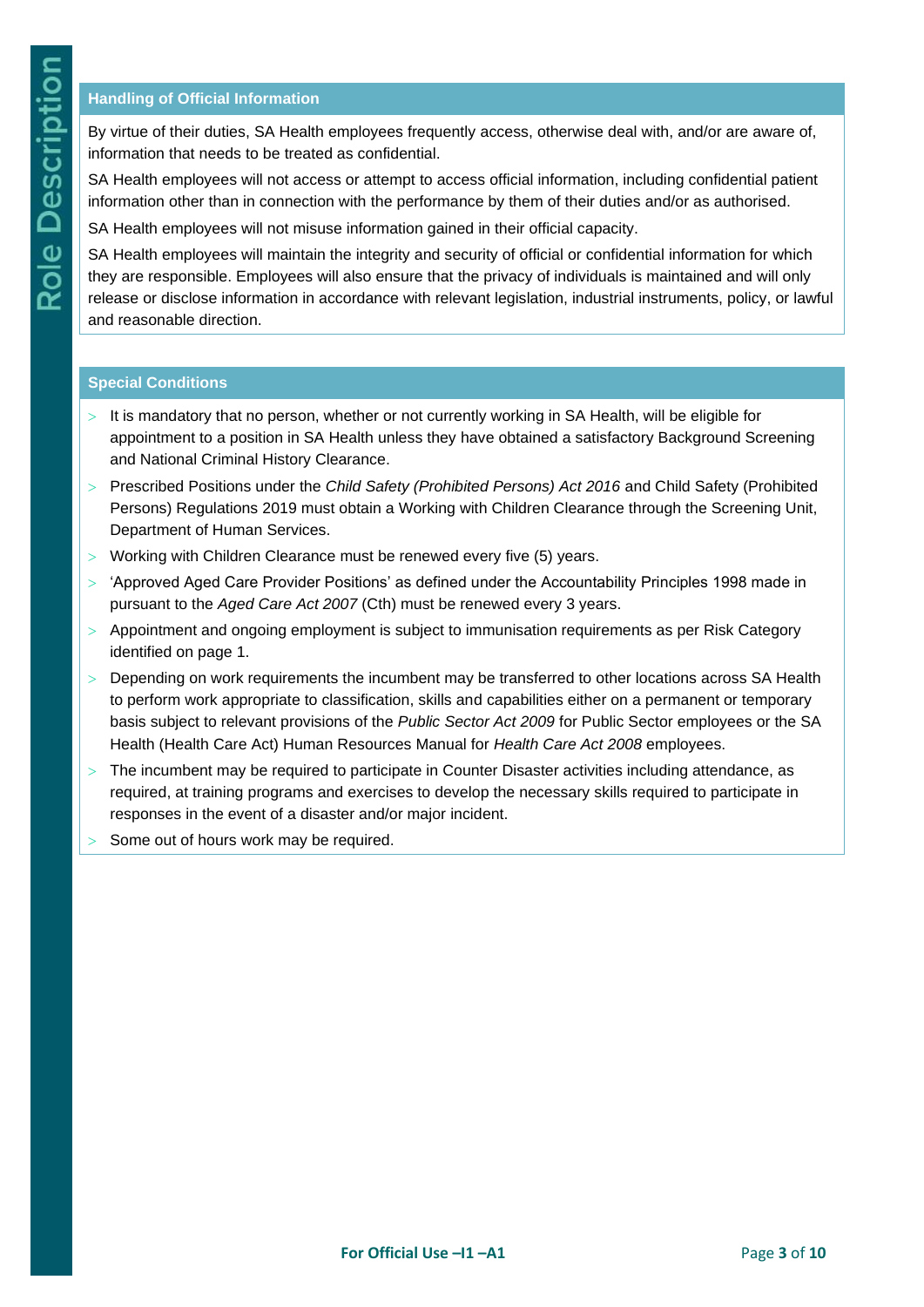| <b>Key Result Areas</b>                | <b>Major Responsibilities</b>                                                                                                                                                                                                                                                                                                                                                                                                                                                                                                                                                                                                                                                                                                                                                                                                                                                                                                                                                                                                                                                                                                    |
|----------------------------------------|----------------------------------------------------------------------------------------------------------------------------------------------------------------------------------------------------------------------------------------------------------------------------------------------------------------------------------------------------------------------------------------------------------------------------------------------------------------------------------------------------------------------------------------------------------------------------------------------------------------------------------------------------------------------------------------------------------------------------------------------------------------------------------------------------------------------------------------------------------------------------------------------------------------------------------------------------------------------------------------------------------------------------------------------------------------------------------------------------------------------------------|
| Direct/indirect patient/client<br>care | Commitment to delivering high quality and safe care consistent with the<br>$\geq$<br>SALHN Integrated Governance Framework and Consumer Engagement<br>Framework and Plan.<br>Provide a high quality clinical service to patients and maintain a consumer<br>$\geq$<br>focus in service delivery by:<br>Attending to the clinical needs of assigned patients<br>Coordinating follow up care of patients<br>Participating in on-call roster as required<br>Maintaining clinical records to a standard agreed to by Mental Health<br>Services and SALHN<br>Communicating effectively with care providers, particularly general<br>practitioners and private sector Psychiatrists, to promote continuity of<br>care for both in- and outpatients<br>Participating in and contribution to the multi-disciplinary team care<br>provision<br>Creating and maintaining an environment which supports patient rights<br>and responsibilities<br>Providing adequate information to patients and their families and/or<br>carers to promote informed decision making<br>Being responsive and supportive to patient feedback and complaints. |
| Professional Leadership                | Provide a high quality clinical service and clinical leadership by:<br>$\rm{>}$<br>providing appropriate specialist level clinical care to patients<br>coordinating the follow up care of patients<br>providing clinical supervision to Senior Medical Practitioners, Trainee<br><b>Medical Officers and Medical Students</b><br>overseeing the smooth functioning of the clinical area when on shift<br>ensuring the maintenance of comprehensive clinical records which<br>document significant patient management decisions<br>ensuring effective communication with other care providers to<br>promote continuity of patient care<br>Provide appropriate support, direction and training to junior medical<br>$\geq$<br>officers, registrars and undergraduate students by:<br>Providing appropriate direction and supervision to medical officers in<br>consultation with the Head of Unit<br>Participate in the education and training of other professional groups<br>within Mental Health Services as appropriate.                                                                                                       |
| Education<br>Continuous Improvement    | Commitment to personal and professional development by:<br>><br>Attending conferences to maintain and enhance knowledge<br>Participating in programs designed to provide personal growth and<br>development<br>Participating in and complying with College based programs directed<br>towards maintaining the highest standards of professional care<br>Participate in annual performance review.<br>Contribute to the clinical governance arrangements of Mental Health<br>><br>Services and demonstrate a commitment to continuous service                                                                                                                                                                                                                                                                                                                                                                                                                                                                                                                                                                                     |
|                                        | improvement by:<br>Attending and participating in clinical meetings<br>Continuously reviewing existing practice                                                                                                                                                                                                                                                                                                                                                                                                                                                                                                                                                                                                                                                                                                                                                                                                                                                                                                                                                                                                                  |
|                                        | For Official Use -11-A1<br>Page 4 of 10                                                                                                                                                                                                                                                                                                                                                                                                                                                                                                                                                                                                                                                                                                                                                                                                                                                                                                                                                                                                                                                                                          |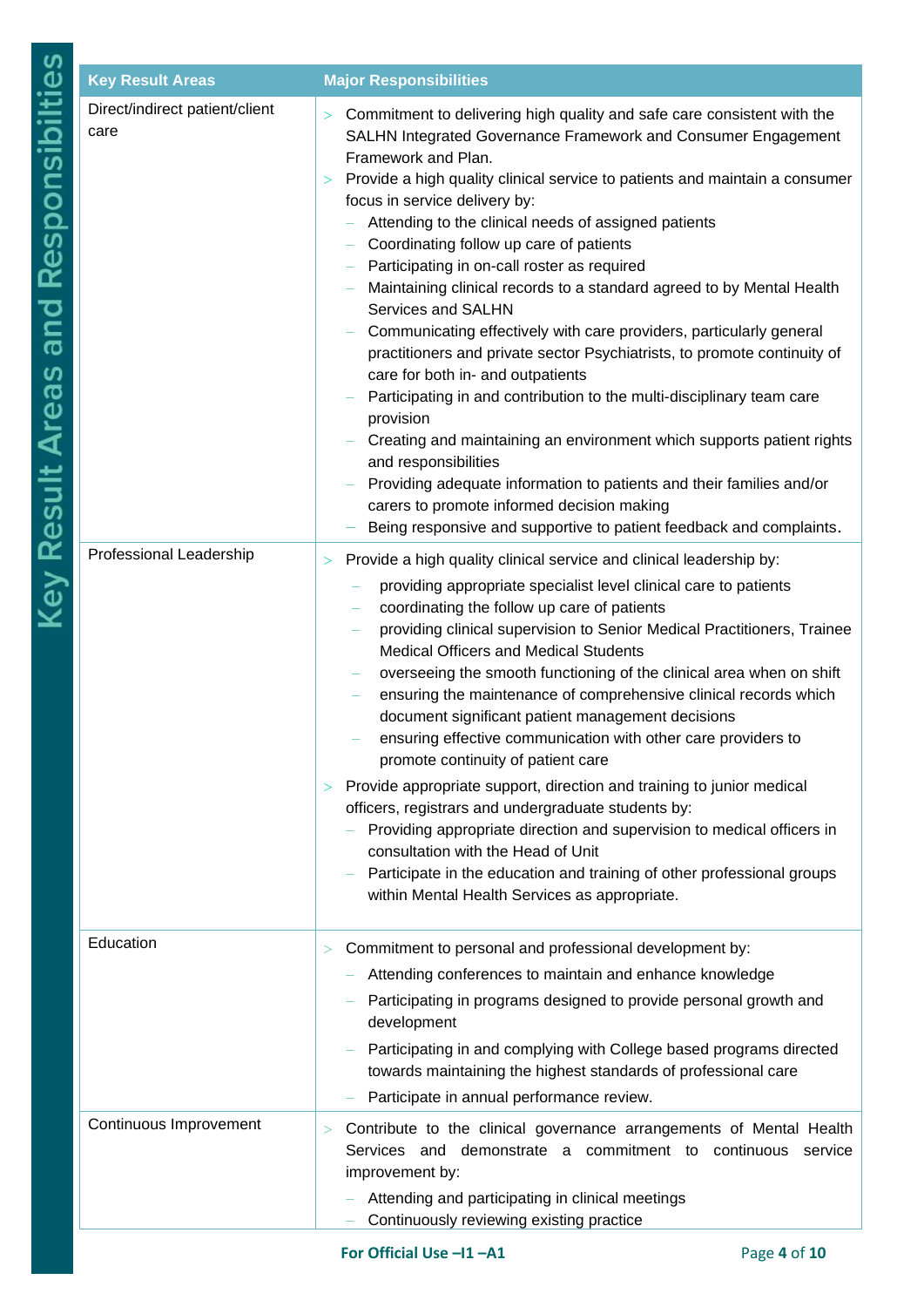|                           | Advocating for change as required<br>Participating in College based programs directed towards improving<br>standards of care<br>Participating in Mental Health Services quality management processes<br>Participating in Quality Assurance activities<br>Undertaking training and development activities as required<br>Participating in service improvement and planning activities. |
|---------------------------|---------------------------------------------------------------------------------------------------------------------------------------------------------------------------------------------------------------------------------------------------------------------------------------------------------------------------------------------------------------------------------------|
| Research                  | Participate in and contribute to the academic life of the Department at the<br>><br>direction of the Head of the Department by:                                                                                                                                                                                                                                                       |
|                           | Conducting research<br>Participating in the research discussions                                                                                                                                                                                                                                                                                                                      |
|                           | Contributing to the supervision of postgraduate students.                                                                                                                                                                                                                                                                                                                             |
| Contribution to effective |                                                                                                                                                                                                                                                                                                                                                                                       |
| operation of unit         | Contributing to the development of an integrated team approach and<br>><br>culture which is highly responsive to the needs of our consumers.                                                                                                                                                                                                                                          |
|                           | Contributing to the promotion and implementation of the objects and<br>><br>principles of the Health Care Act 2008 and Public Sector Act 2009<br>(inclusive of the Code of Ethics for the South Australian Public Sector).                                                                                                                                                            |
|                           | Adhering to the provisions of relevant legislation including, but not limited<br>><br>to, the Equal Opportunity Act 1984, Work Health and Safety Act 2012<br>(SA) (WHS), Awards and Enterprise Agreements.                                                                                                                                                                            |
|                           | Demonstrating appropriate behaviours which reflect a commitment to the<br>$\rm{>}$<br>Department of Health values and strategic directions.                                                                                                                                                                                                                                           |
|                           | Undertaking training as required to attain and maintain required<br>><br>competency of skills and knowledge applicable to the role.                                                                                                                                                                                                                                                   |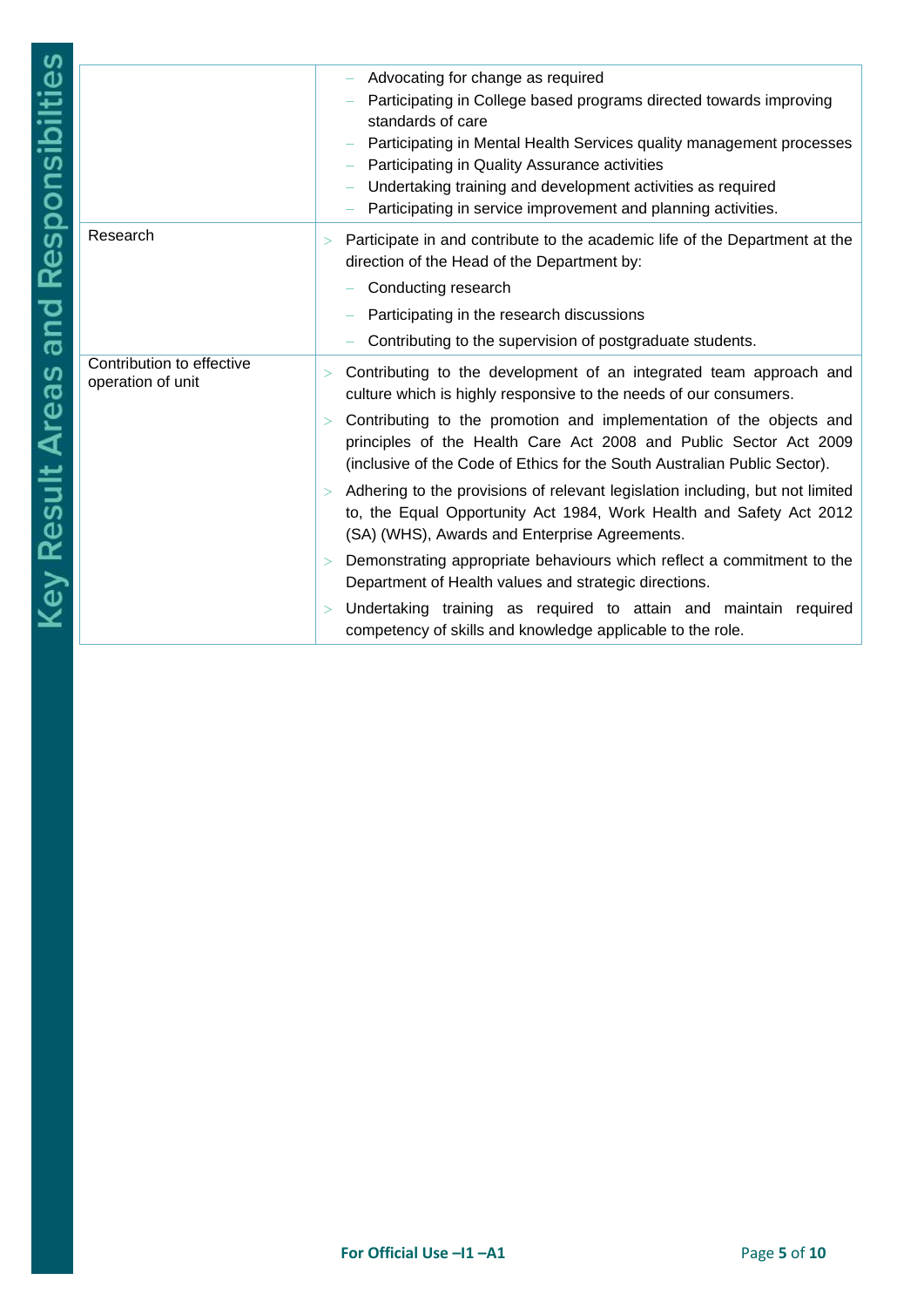### **Educational/Vocational Qualifications**

 Bachelor of Medicine; Bachelor of Surgery (MBBS) or equivalent. Appropriate Specialist Qualifications and registrable with the Medical Board of Australia as a Medical Practitioner with Specialist registration (Psychiatry); or another qualification as defined in the SA Medical Officers Award.

#### **Personal Abilities/Aptitudes/Skills**

- Ability to demonstrate, foster and lead respectful behaviour
- Evidence of self-motivation with minimal direction
- Ability to work with a wide variety of people
- Ability to support and encourage team work
- Ability to identify service deficits and implement strategies to improve the quality of clinical services to patients, families and others
- $>$  Ability to develop health promotion and prevention services in addition to direct clinical services
- > Able to communicate clearly both in writing and verbally
- Ability to represent the service in liaison with other services and agencies
- $>$  Evidence of personal flexibility and a high tolerance for change within a complex environment
- $>$  Proven ability to manage time effectively and to take on a variety of tasks
- Demonstrated ability to reflect on and evaluate own performance
- $>$  Commitment to the implementation of national and state mental health reform agendas
- $>$  Proven commitment to the principles and practise of:
	- − EEO, Ethical Conduct, Diversity and Worker Health & Safety.
	- Quality management and the provision of person and family centred care.
	- − Risk management.

#### **Experience**

- $>$  Broad clinical experience in adult psychiatric practice
- Proven experience in delivering high quality and safe care consistent with the National Safety and Quality Health Care Service Standards. (Mandatory for all clinical positions.)

#### **Knowledge**

- Awareness of National Safety and Quality Health Service Standards.
- Understanding of Delegated Safety Roles and Responsibilities.
- Understanding of Work Health Safety principles and procedures.
- Understanding of Quality Management principles and procedures.
- $>$  Awareness of person and family centred care principles and consumer engagement principles and procedures.
- Demonstrated knowledge and understanding of contemporary psychiatric practice
- $>$  Specialist knowledge of community and inpatient mental health service provision
- $>$  Knowledge of mental health and relevant legislation
- Capacity to implement Quality Assurance Practices

### **2. DESIRABLE CHARACTERISTICS** (to distinguish between applicants who meet all essential requirements)

#### **Personal Abilities/Aptitudes/Skills**

Ability to apply theoretical models and concepts to improve clinical systems.

#### **Experience**

Proven experience in basic computing skills, including email and word processing.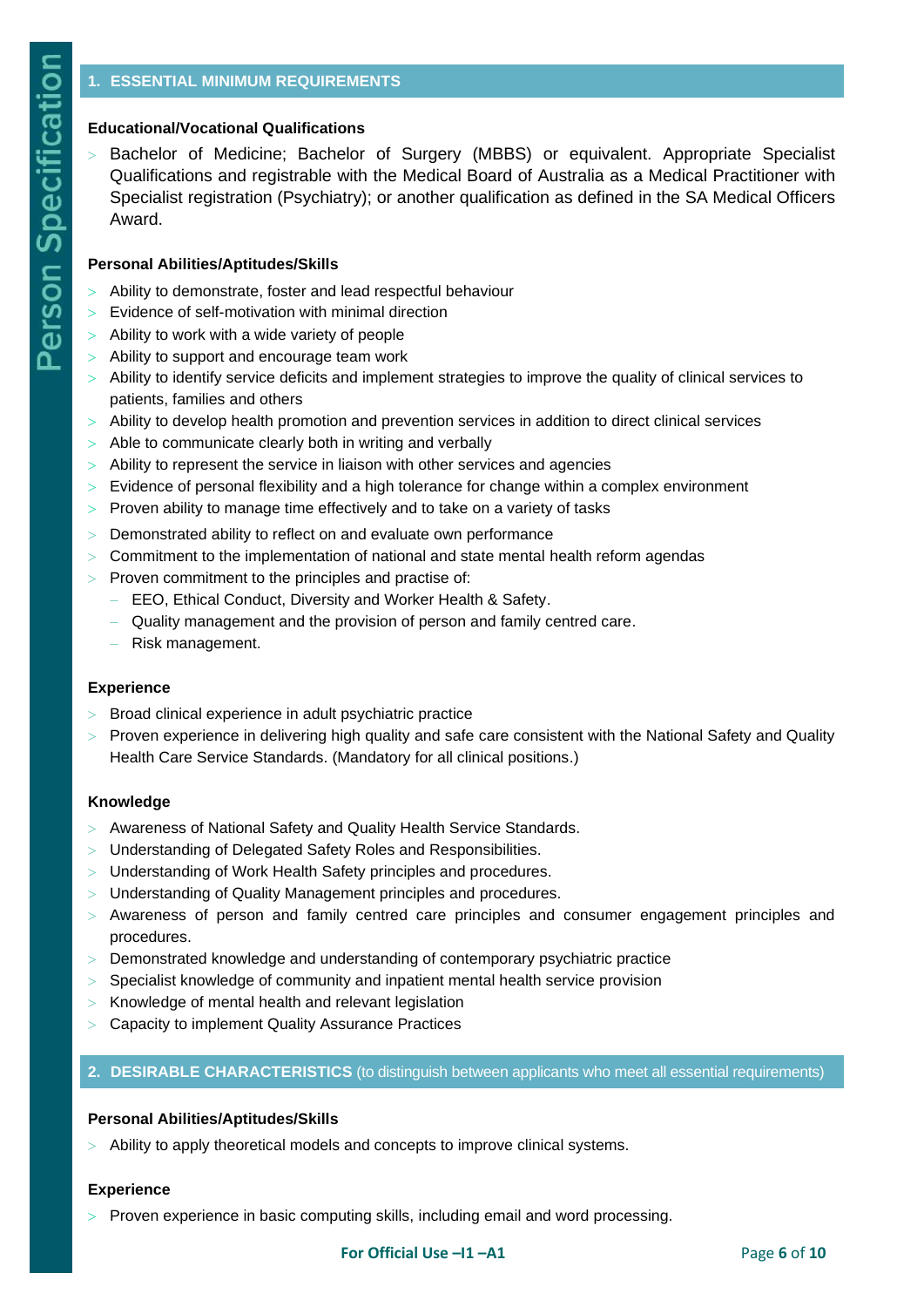- $>$  Experience in the training of undergraduate medical students
- $>$  Experience in registrar supervision
- RNZCP accreditation as a Trainee Supervisor
- Experience across a range of clinical settings
- Demonstrated experience in conducting research and publishing in peer reviewed journals.

### **Knowledge**

Awareness of the Charter of Health and Community Services rights.

# **Educational/Vocational Qualifications**

 $>$  Qualification in old age psychology

### **Other Details**

None listed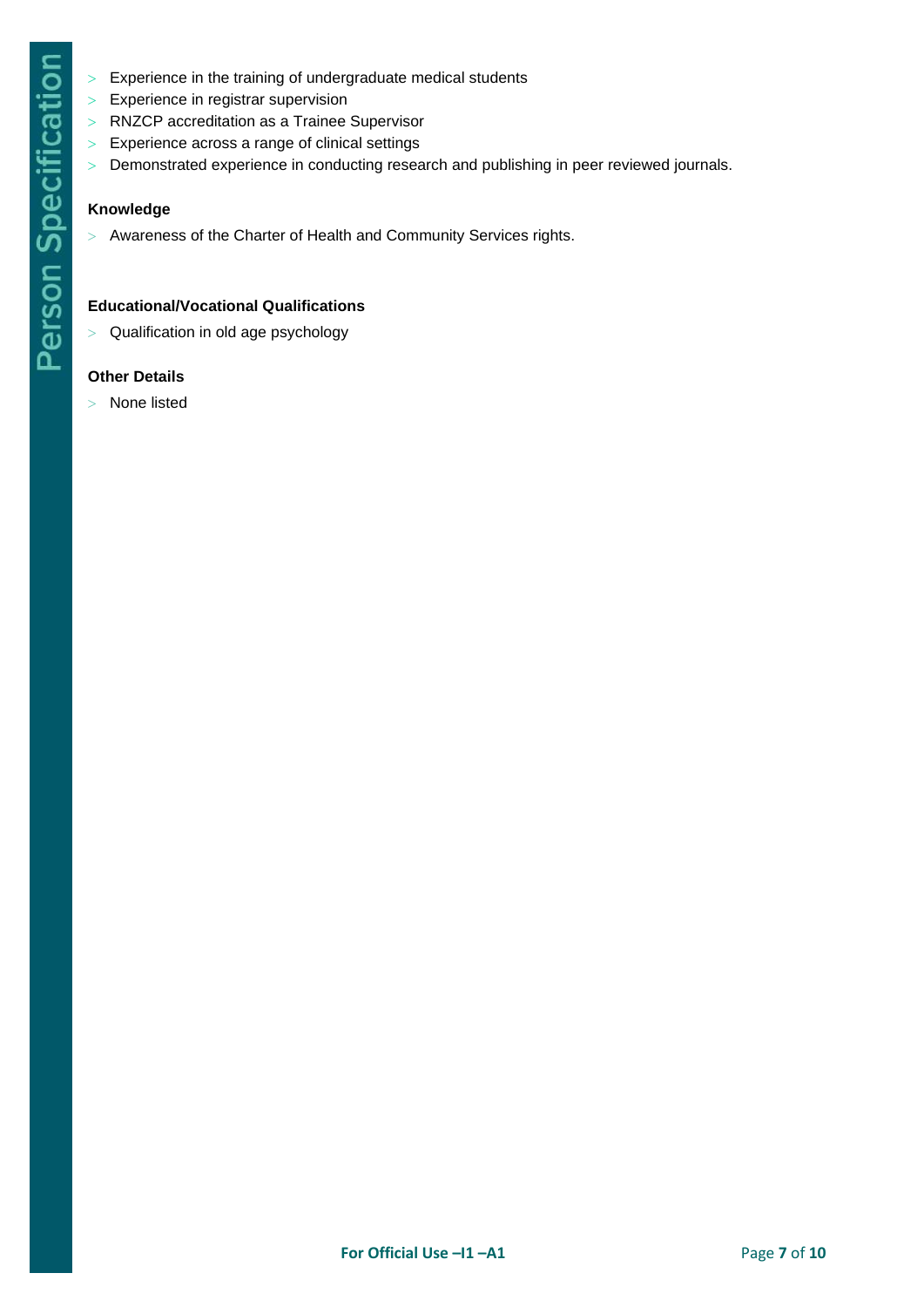### **Organisational Overview**

Our mission at SA Health is to lead and deliver a comprehensive and sustainable health system that aims to ensure healthier, longer and better lives for all South Australians. We will achieve our objectives by strengthening primary health care, enhancing hospital care, reforming mental health care and improving the health of Aboriginal people.

SA Health is committed to a health system that produces positive health outcomes by focusing on health promotion, illness prevention and early intervention. We will work with other government agencies and the community to address the environmental, socioeconomic, biological and behavioural determinants of health, and to achieve equitable health outcomes for all South Australians.

#### **SA Health Challenges**

The health system is facing the challenges of an ageing population, increased incidence of chronic disease, workforce strategies, and ageing infrastructure. The SA Health Strategic Plan has been developed to meet these challenges and ensure South Australians have access to the best available health care in hospitals, health care centres and through GPs and other providers.

#### **Our Legal Entities**

SA Health is the brand name for the health portfolio of services and agencies responsible to the Minister for Health and Wellbeing. The Department for Health and Wellbeing is an administrative unit under the Public Sector Act 2009.

### **Governing Boards**

The State Government is reforming the governance of SA Health, including from 1 July 2019 the establishment of 10 Local Health Networks, each with its own Governing Board.

| <b>Statewide</b> |          | Women's and Children's Health Network              |
|------------------|----------|----------------------------------------------------|
| Metropolitan     |          | <b>Central Adelaide Local Health Network</b>       |
|                  |          | Southern Adelaide Local Health Network             |
|                  |          | Northern Adelaide Local Health Network             |
| Regional         |          | <b>Barossa Hills Fleurieu Local Health Network</b> |
|                  |          | Yorke and Northern Local Health Network            |
|                  | $\rm{>}$ | Flinders and Upper North Local Health Network      |
|                  | $\rm{>}$ | Riverland Mallee Coorong Local Health Network      |
|                  |          | Eyre and Far North Local Health Network            |
|                  |          | South East Local Health Network                    |

### **Southern Adelaide Local Health Network (SALHN)**

SALHN provides care for more than 350,000 people living in the southern metropolitan area of Adelaide as well as providing a number of statewide services, and services to those in regional areas. More than 7,500 skilled staff provide high quality patient care, education, research and health promoting services.

SALHN provides a range of acute and sub-acute health services for people of all ages.

### SALHN includes

- [Flinders](https://www.sahealth.sa.gov.au/wps/wcm/connect/public+content/sa+health+internet/health+services/hospitals+and+health+services+metropolitan+adelaide/flinders+medical+centre) Medical Centre
- [Noarlunga](https://www.sahealth.sa.gov.au/wps/wcm/connect/public+content/sa+health+internet/health+services/hospitals+and+health+services+metropolitan+adelaide/noarlunga+hospital) Hospital
- GP Plus Health Care [Centres](https://www.sahealth.sa.gov.au/wps/wcm/connect/public+content/sa+health+internet/about+us/our+local+health+networks/southern+adelaide+local+health+network/our+services/gp+plus+health+care+centres+and+clinics+at+salhn) and Super Clinics
- Mental Health [Services](https://www.sahealth.sa.gov.au/wps/wcm/connect/public+content/sa+health+internet/health+services/mental+health+services)
- > Sub-acute services, including Repat Health [Precinct](https://www.sahealth.sa.gov.au/wps/wcm/connect/public+content/sa+health+internet/health+services/hospitals+and+health+services+metropolitan+adelaide/repatriation+general+hospital/repatriation+general+hospital)
- Jamie [Larcombe](https://www.sahealth.sa.gov.au/wps/wcm/connect/public%20content/sa%20health%20internet/health%20services/mental%20health%20services/jamie%20larcombe%20centre%20veterans%20mental%20health%20precinct) Centre
- [Aboriginal](https://www.sahealth.sa.gov.au/wps/wcm/connect/public+content/sa+health+internet/health+services/gp+plus+health+care+services+and+centres/noarlunga+gp+plus+super+clinic/aboriginal+health+services+at+noarlunga+and+clovelly+park) Family Clinics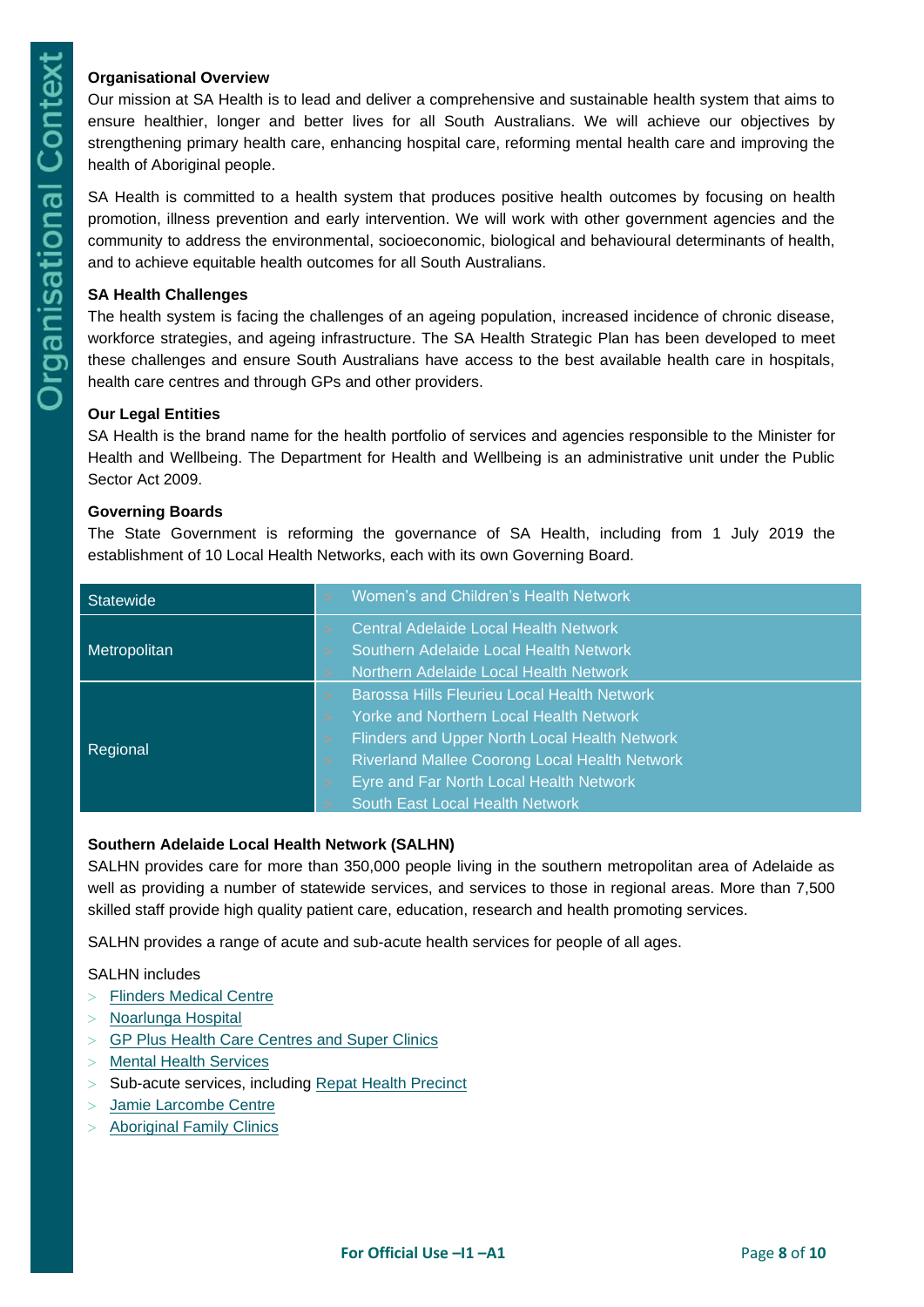#### **OUR MISSION**

To build a thriving community by consistently delivering reliable and respectful health care for, and with, all members of our community.

#### **OUR PURPOSE**

- $>$  We will care for you every step of the way.
- We will extend our focus to address the social determinants of health during the first 1,000 days and the last 1,000 days of a vulnerable person's life.
- We will partner with community and non-government care providers so that all members of our community can access care and live meaningful lives.

# **OPERATING PRINCIPLE**

To listen, act, make better, together.

### **OUR ENABLING STRATEGIES**

 $>$  Strategic alignment

- Continuous improvement culture
- Integrated management system

# **Code of Ethics**

The Code of Ethics for the South Australian Public Sector provides an ethical framework for the public sector and applies to all public service employees; it sets out the **South Australian Public Sector Values** as:

- **Service** We proudly serve the community and Government of South Australia.
- **Professionalism** We strive for excellence.
- **Trust** We have confidence in the ability of others.
- **Respect** We value every individual.
- **Collaboration & engagement** We create solutions together.
- **Honesty & integrity** We act truthfully, consistently, and fairly.
- **Courage & tenacity** We never give up.
- **Sustainability** We work to get the best results for current and future generations of South Australians.

The Code recognises that some public sector employees are also bound by codes of conduct relevant to their profession.

### **Domestic and Family Violence**

The Southern Adelaide Local Health Network (SALHN) recognises the devastating impact domestic or family violence can have on the lives, of those who experience abuse and are committed to supporting employees who experience domestic or family violence by providing a workplace environment that provides flexibility and supports their safety.